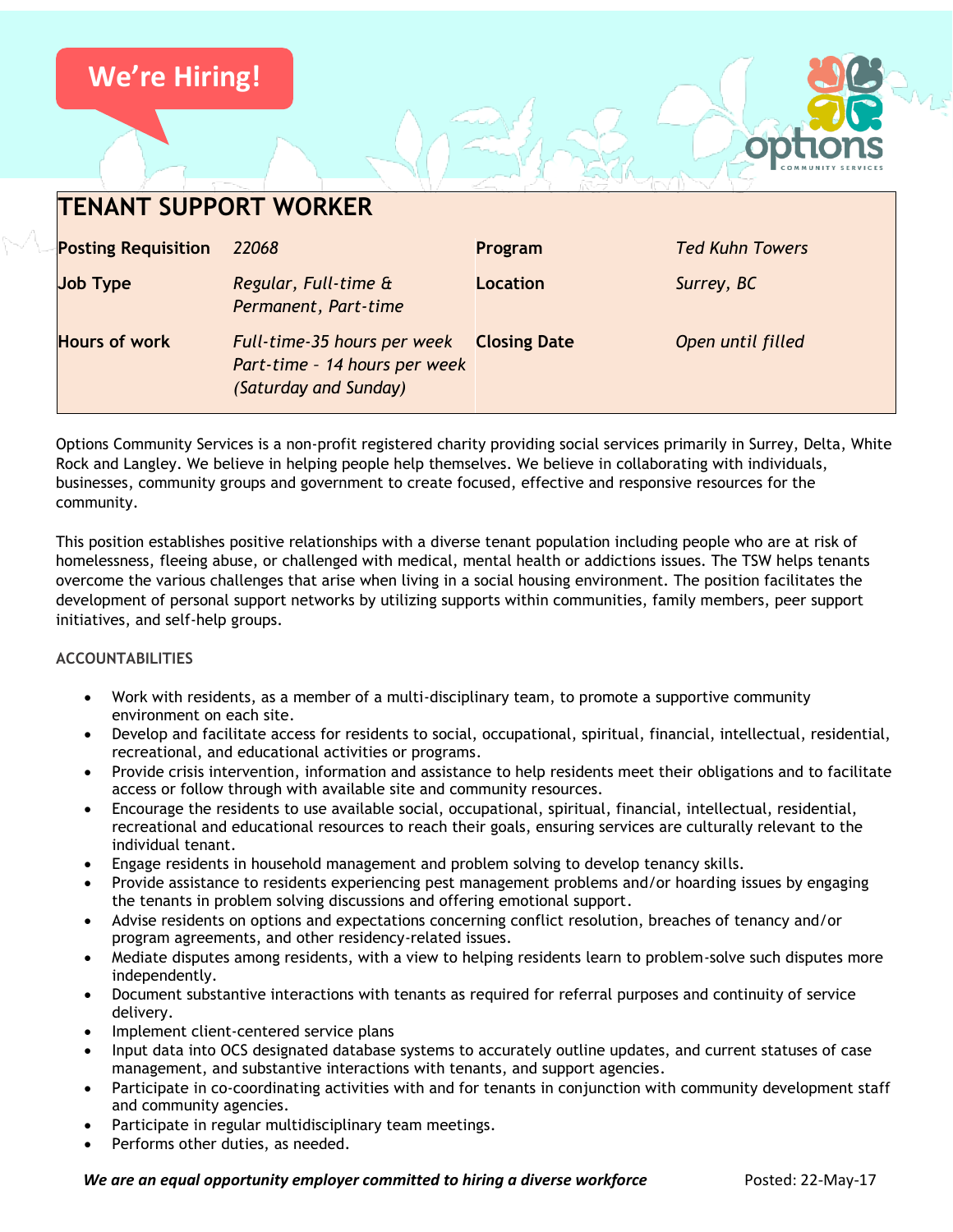# **We're Hiring!**

## **QUALIFICATIONS**

## **Education, Training, and Experience:**

- Diploma or Certificate in Community Social Service Worker Program, or Community Mental Health Worker or in a related discipline. An equivalent combination of education and experience may be considered.
- Minimum of two (2) years' experience working with individuals or families with multiple barriers to successful housing.
- Lived experience that facilitates greater degrees of understandings of challenges facing highly marginalized individuals will be considered an asset.

### **Skills and Abilities:**

- Ability to apply a high degree of discretion in establishing supportive, trusting relationships with tenants while respecting the role and obligations of property management staff according to the Residential Tenancy Act;
- A basic understanding of Options Community Services Society and social housing programs, and their role in the social service system;
- Knowledge of current social issues such as poverty, homelessness, mental illness, addictions, domestic violence, child protection, et cetera;
- Knowledge of the integrated concurrent disorders recovery model for working with chronically homeless individuals.
- Demonstrated skills in crisis intervention, mediation and conflict resolution;
- Strong analytical and problem-solving skills;
- Knowledge of the Residential Tenancy Act and applicable Health and Safety regulations;
- Excellent oral and written communication skills;
- Strong time management skills;
- Proficiency in basic computer skills and software such as Microsoft Office.
- Demonstrated ability to work with a diverse client base and with people who may have experienced abuse, poverty, grief and loss, oppression, violence, mental health challenges, and/or addiction issues, and/or those who may be living with HIV/AIDS or other life-limiting of life-threatening conditions.
- Knowledge of the bio-psychosocial addictions model, including stages of change and harm reduction
- Crisis Line experience an asset.

### **SPECIAL REQUIREMENTS**

- Successful candidates will be required to provide a current and satisfactory Criminal Reference Check / Vulnerable Sector search preceding their start date.
- Applicants may be required to provide proof of Covid -19 vaccination.
- Applicants with lived experience are strongly encouraged to apply.

*\*An eligibility list may be maintained for up to six months. Eligible applicants may be offered a casual position.*